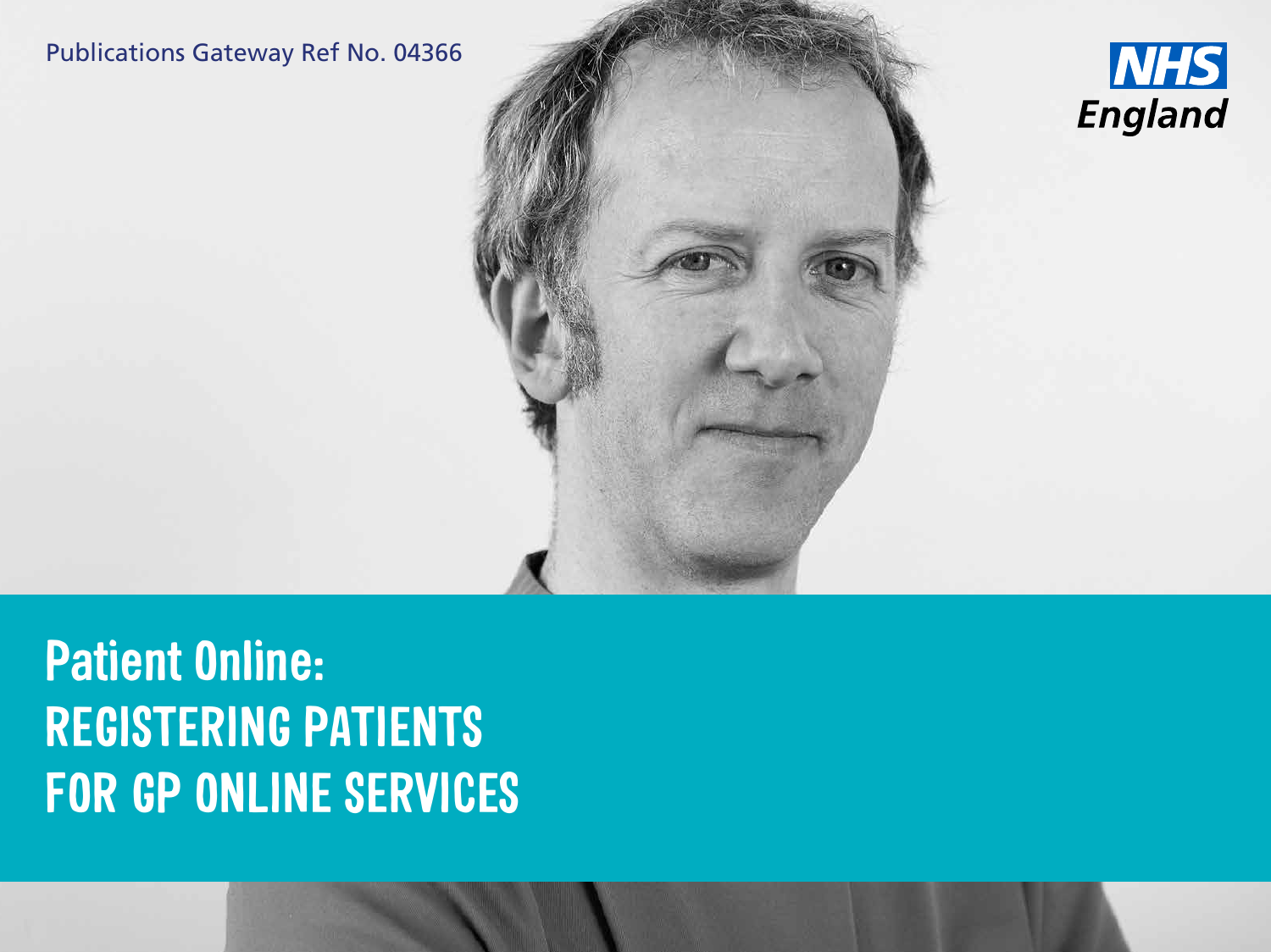

**Equality and Health Inequalities Statement** Promoting equality and addressing health inequalities are at the heart of NHS England's values. Throughout the development of the policies and processes cited in this document, we have:

- Given due regard to the need to eliminate discrimination, harassment and victimisation, to advance equality of opportunity, and to foster good relations between people who share a relevant protected characteristic (as cited under the Equality Act 2010) and those who do not share it; and
- Given regard to the need to reduce inequalities between patients in access to, and outcomes from healthcare services and to ensure services are provided in an integrated way where this might reduce health inequalities.

### **Registering Patients for online services**

This guide is designed to provide GP practices with practical support and guidance when patients request access to online services. It is intended as a generic guide and there may be differences in the actual process according to the GP system supplier that the practice uses. There are a range of resources already available for online services and links to these are provided within this document.

It is important that GP practices have robust policies and processes in place for registering patients to access GP online services. This helps to ensure that those patients who are requesting the services are entitled to them and that staff are aware of, and understand, their responsibilities. This is particularly important when giving patients online access to their GP records.

Most GP practices in England now offer online access for patients to view their medications, allergies and adverse reactions, along with booking appointments and ordering repeat prescriptions. Typically, registration for these services has been handled by reception staff or an appointed

person within the practice administration team. Some of the processes in this guide may have already been undertaken at the time of initial registration such as when:

- **a** new patient is registered at the practice
- a registered patient requests online services
- **A** services have been promoted by the practice

 If GP practices have not already verified the identity of the patient using the methods described in **[Online services:](http://elearning.rcgp.org.uk/course/view.php?id=180§ion=1)  [Identity Verification Guidance](http://elearning.rcgp.org.uk/course/view.php?id=180§ion=1)** then, it is a good opportunity to do this before giving access to more detailed coded information from their GP record.

Practice nurses, with their team, are ideally placed for promoting online access as they have regular contact with patients with long term conditions. These patients could benefit most from using online services and practice nurses could support the decision making process for granting access to detailed coded records. The practice nurse may be able to act as the appointed person for these groups of patients as determined by the practice and confirmed in the written policy.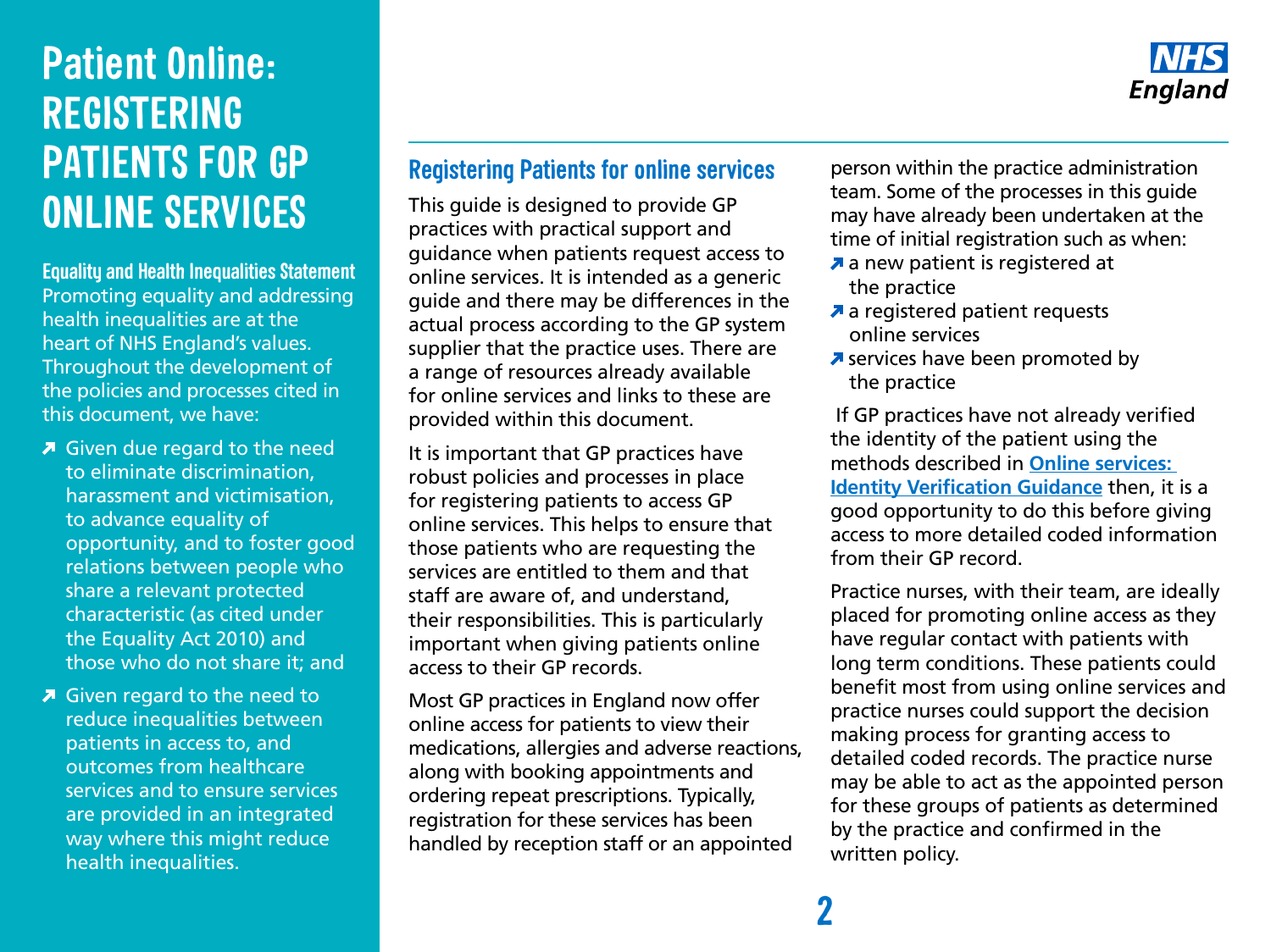

### **What does the GMS contract and PMS agreement say to GP practices?**

The 2015/16 **[GMS/PMS regulations](http://www.nhsemployers.org/~/media/Employers/Documents/Primary%20care%20contracts/GMS/Other%20GMS%20related%20Documents%20and%20Directions/2015-16/201516%20General%20Medical%20Services%20Regulations.pdf)** states that GP practices must now share detailed coded information contained within the record. As this may contain sensitive information or references to third parties, the record should be reviewed prior to the patient being given access. Further guidance on this can be found in **[Patient](https://www.england.nhs.uk/wp-content/uploads/2015/11/po-offering-patient-access-detailed-online-records.pdf)  [Online: offering patients access to detailed](https://www.england.nhs.uk/wp-content/uploads/2015/11/po-offering-patient-access-detailed-online-records.pdf)  [online records](https://www.england.nhs.uk/wp-content/uploads/2015/11/po-offering-patient-access-detailed-online-records.pdf)**.

### **Getting ready – What do GP practices need to do?**

#### **Policies and processes**

- **Ensure that policies and processes are in** place and that staff are aware of these and understand what they need to do to register patients who request access to online services.
- The roles and responsibilities of practice staff should to be included in policy documents.
- A Agree policy review dates to ensure that the policies/protocols remain aligned with any revisions to regulations and/or other changes in local practice.
- **A** Ensure all staff are made aware of any version upgrades or changes in policy or processes and how these might affect what they are doing.
- Include policies in new staff induction packs.
- **Ensure that all staff receive training on the** registration process, including registering patients who may wish to nominate someone for proxy access.
- Appoint a Patient Online champion or super-user within the practice (e.g. a patient participant group member, member of staff or volunteer) to help patients register for online services when they visit the practice.
- Include **[patient information leaflets](http://elearning.rcgp.org.uk/pluginfile.php/74126/mod_folder/content/0/PatientOnline-Records_access-Patient_information_leaflet.docx)** and online registration forms in new patient packs and invite patients to complete the registration for online services at their first visit.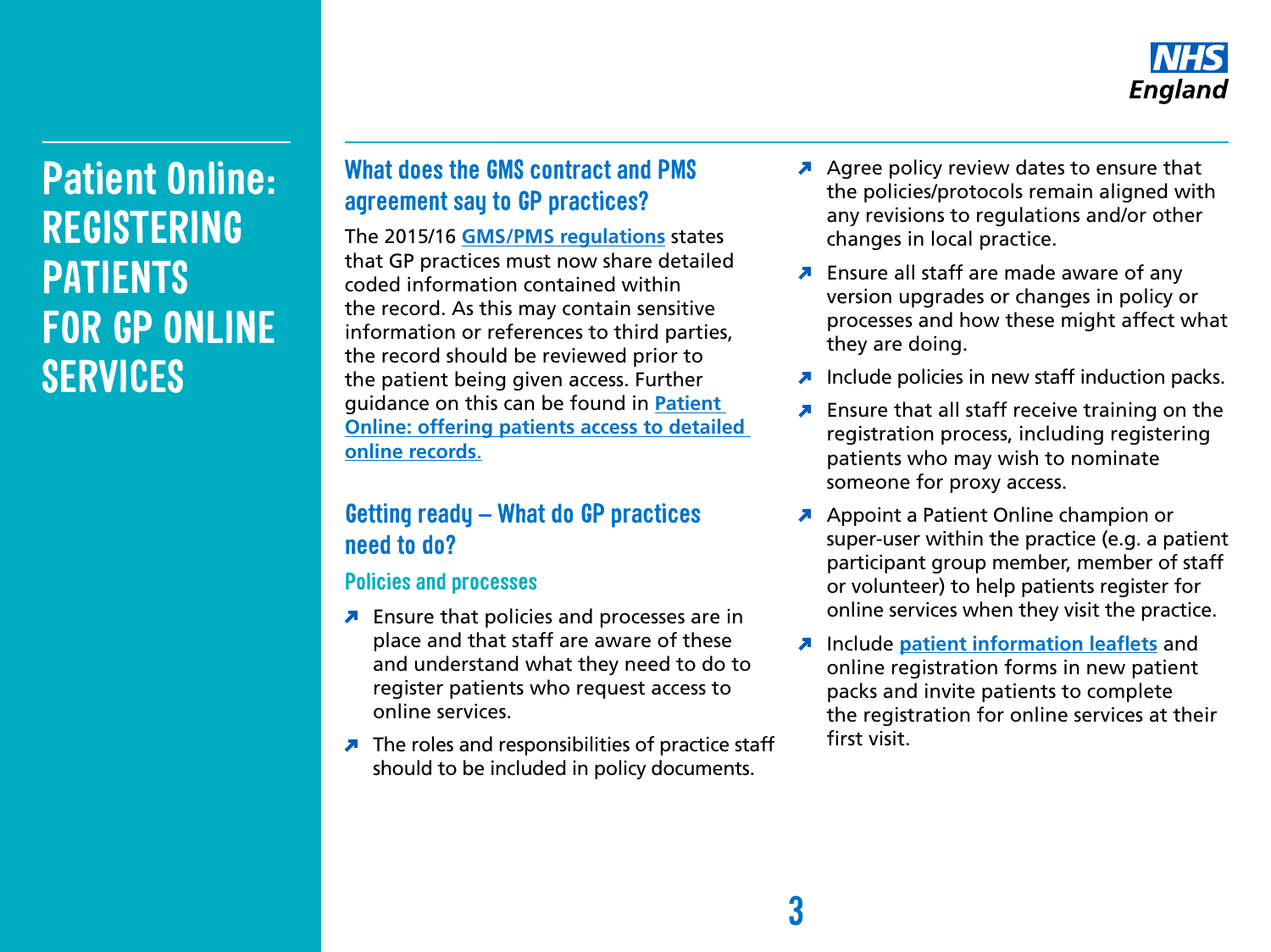

The **[Royal College of General Practitioners](http://www.elearning.rcgp.org.uk/patientonline)  guidance** contains downloadable resources such as registration and consent forms and patient information leaflets. These can be localised for use within GP practices.

#### **GP system supplier**

The clinical system suppliers have developed technical guides for practice staff to configure their GP system supplier for online services and how to enable these services at an individual patient level. These are available from the supplier websites.

**[EMIS](https://www.emishealth.com/products/patient-access/)**

**[INPS](http://www.inps.co.uk/my-vision/user-guides-downloads/user-guides/vision-online-services-user-guides)**

**[MICROTEST](http://www.microtest.co.uk/the-waiting-room/)** 

**[TPP](http://www.tpp-uk.com/products/systmonline)**

#### **Roles and responsibilities**

Registration for online services is usually administered by reception staff or an appointed person within the practice administration team.

#### **Reception/administration:**

**4**

- **→ Provide patients with the patient [information leaflet](https://www.england.nhs.uk/ourwork/pe/patient-online/support/patient-material/)** and a **[registration](http://elearning.rcgp.org.uk/pluginfile.php/74126/mod_folder/content/0/PatientOnline-Example_registration_form.docx)  [form](http://elearning.rcgp.org.uk/pluginfile.php/74126/mod_folder/content/0/PatientOnline-Example_registration_form.docx)**. At this stage some GP practices have also chosen to ask the patient to complete a **[record access questionnaire](https://www.england.nhs.uk/wp-content/uploads/2015/11/po-questionnaire-online-access.pdf)**. The questionnaire responses help in deciding whether the patient is suitable for record access.
- $\rightarrow$  Ask the patient to read the information leaflet prior to completing the registration form (and questionnaire if used). This is to ensure that they understand their responsibilities when using online services.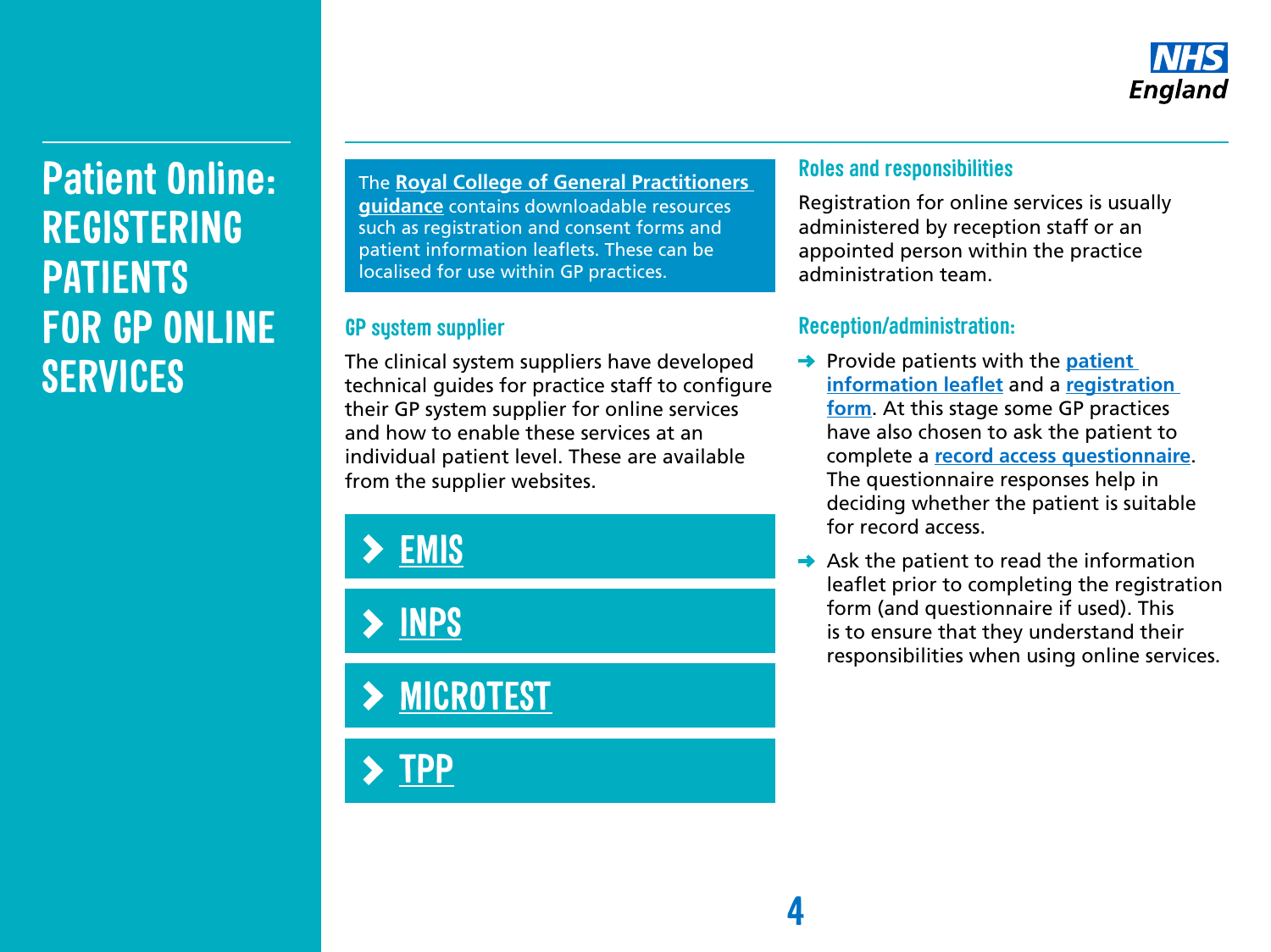

- $\rightarrow$  The patient returns the completed registration form (and questionnaire if used) to reception with their relevant ID. If the patient does not have the required ID, vouching can be used as an alternative option or the patient can choose to complete the registration at a later date when they can provide the documents. Details of the acceptable methods of identity verification are provided in **[Online](http://elearning.rcgp.org.uk/course/view.php?id=180§ion=1)  [services: Identity Verification Guidance](http://elearning.rcgp.org.uk/course/view.php?id=180§ion=1)**.
- $\rightarrow$  If a patient requests to view detailed coded information or their full GP record including notes and letters, staff should refer the request to the appointed person, as detailed in the practice policy, for the record to be reviewed prior to granting access. This may mean that the registration cannot be completed immediately and this would need to be explained to the patient.
- $\rightarrow$  Once all the appropriate checks have been completed, the patient can be registered on the clinical system for online access and given their username and unique password. This is usually in printed form from the GP system supplier once the registration has been entered.

#### **Clinician or appointed person:**

- $\rightarrow$  If access to detailed coded information or the full GP record is to be given to the patient, the appointed person should review the record to ensure that it is appropriate to give access. Information that should not be shared includes third party data and any codes that may be considered sensitive for the patient. Further information about reviewing the record prior to granting access can be found in **[Patient Online: offering patients](https://www.england.nhs.uk/wp-content/uploads/2015/11/po-offering-patient-access-detailed-online-records.pdf)  [access to detailed online records](https://www.england.nhs.uk/wp-content/uploads/2015/11/po-offering-patient-access-detailed-online-records.pdf)**.
- $\rightarrow$  The appointed person confirms the outcome of the record review to the staff member managing the registration request. Where access is granted, the registration process is then completed. If access is not granted or there are concerns that require discussion, the patient will be invited to speak to the GP or authorised clinical representative.